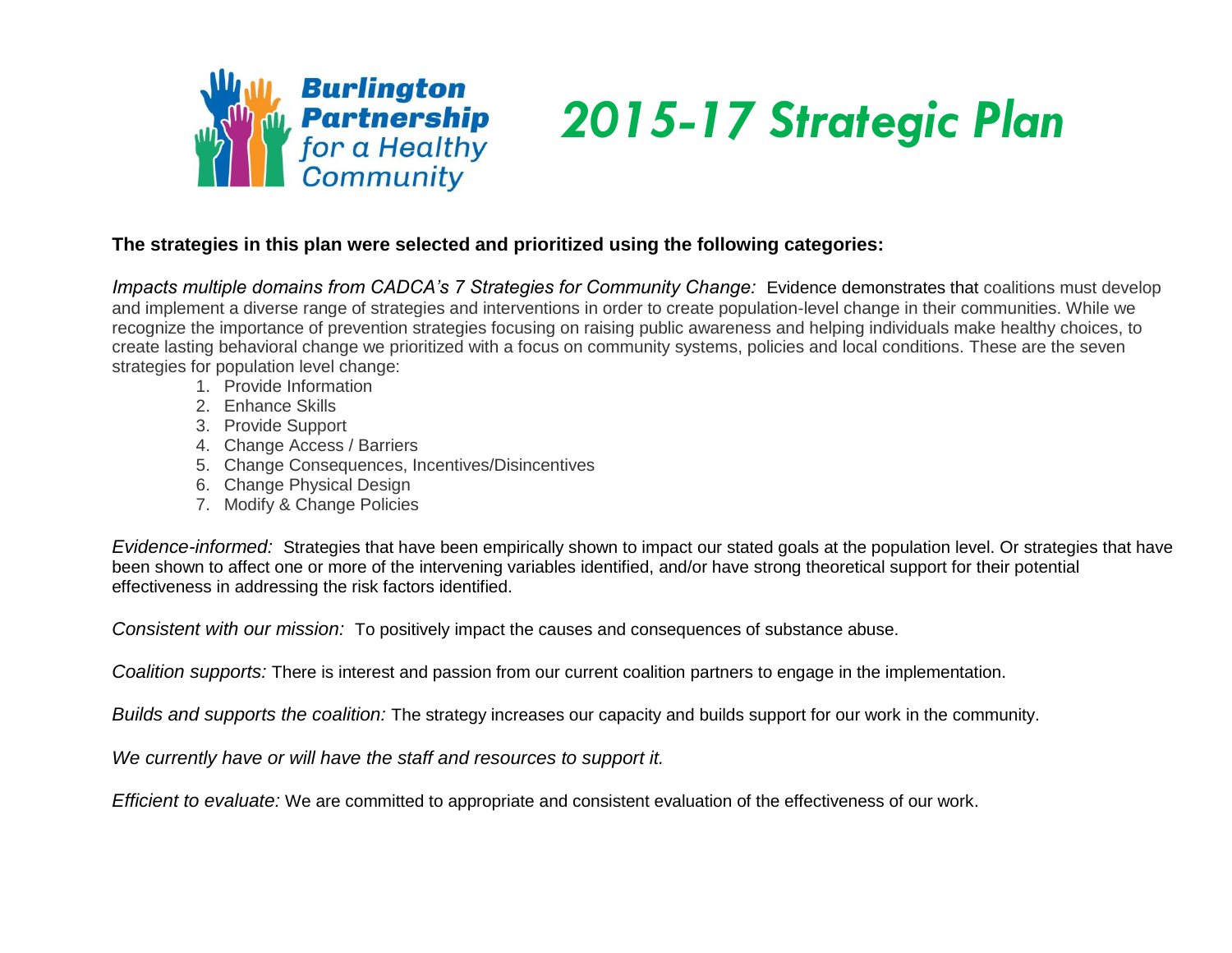# **Long-term Goal: Reduce underage and high risk drinking rates in Burlington.**

| Name of                      | <b>Risk Factors Addressed</b>     | <b>Key Components</b>                                                                                                                                                                                |
|------------------------------|-----------------------------------|------------------------------------------------------------------------------------------------------------------------------------------------------------------------------------------------------|
| <b>Strategy/Intervention</b> |                                   |                                                                                                                                                                                                      |
| Improve State and Local      | Alcohol is readily                | Physical Design: Work with community leaders and partners to make recommendations to change                                                                                                          |
| Alcohol Policy*              | available/Easy Access             | the physical design or structure of the environment to reduce risk and enhance protection                                                                                                            |
|                              |                                   | (example: reduce outlet density).                                                                                                                                                                    |
| *focus on Outlet Density and | Social norms support use          |                                                                                                                                                                                                      |
| Alcohol tax                  |                                   | Modifying/Changing Policies: Work with community and state leaders and partners to improve                                                                                                           |
|                              |                                   | procedures, by-laws, ordinances, or laws with written documentation and/or voting procedures<br>related to alcohol policy. Partner with Prevention Works! VT and stay involved with their education, |
|                              |                                   | advocacy, and training efforts to support an increase of alcohol tax in the VT.                                                                                                                      |
| YouParent                    | Social norms support use          | Providing Information: social marketing campaign targeted at middle school & high school parents.                                                                                                    |
| (Social Marketing Campaign & |                                   | Goal-increase access to quality information and increase skills to prevention underage drinking.                                                                                                     |
| Parent Support Groups)       | Family Norms and                  |                                                                                                                                                                                                      |
|                              | <b>Attitudes</b>                  | Enhancing Skills: Connected Parents groups and personal communications. Goal-increase skills to                                                                                                      |
|                              | Lack of clear parental            | prevention underage drinking.                                                                                                                                                                        |
|                              | rules and                         |                                                                                                                                                                                                      |
|                              | consequences                      | Provide Support: Establish a community forum for discussion about underage drinking and a                                                                                                            |
|                              | regarding alcohol and             | supportive environment for the parents of middle & high school students                                                                                                                              |
|                              | other drug use<br>High number of  |                                                                                                                                                                                                      |
|                              | $\bullet$<br>parents have trouble |                                                                                                                                                                                                      |
|                              | setting consistent                |                                                                                                                                                                                                      |
|                              | expectations and                  |                                                                                                                                                                                                      |
|                              | limits                            |                                                                                                                                                                                                      |
|                              | Lack of monitoring                |                                                                                                                                                                                                      |
|                              | youths' activities                |                                                                                                                                                                                                      |
| Above the Influence          | Community norms                   | Providing Information: Anti-alcohol use messaging targeting sensation seeking                                                                                                                        |
|                              | favorable to alcohol use          | youth                                                                                                                                                                                                |
|                              |                                   |                                                                                                                                                                                                      |
|                              | Social norms for teens            | Enhancing skills:                                                                                                                                                                                    |
|                              | are unclear or encourage<br>use   | goal setting<br>identify personal brand                                                                                                                                                              |
|                              |                                   | media literacy                                                                                                                                                                                       |
|                              | Risk taking/sensation             | forming positive relationships                                                                                                                                                                       |
|                              | seeking behavior                  | problem-solving<br>$\bullet$                                                                                                                                                                         |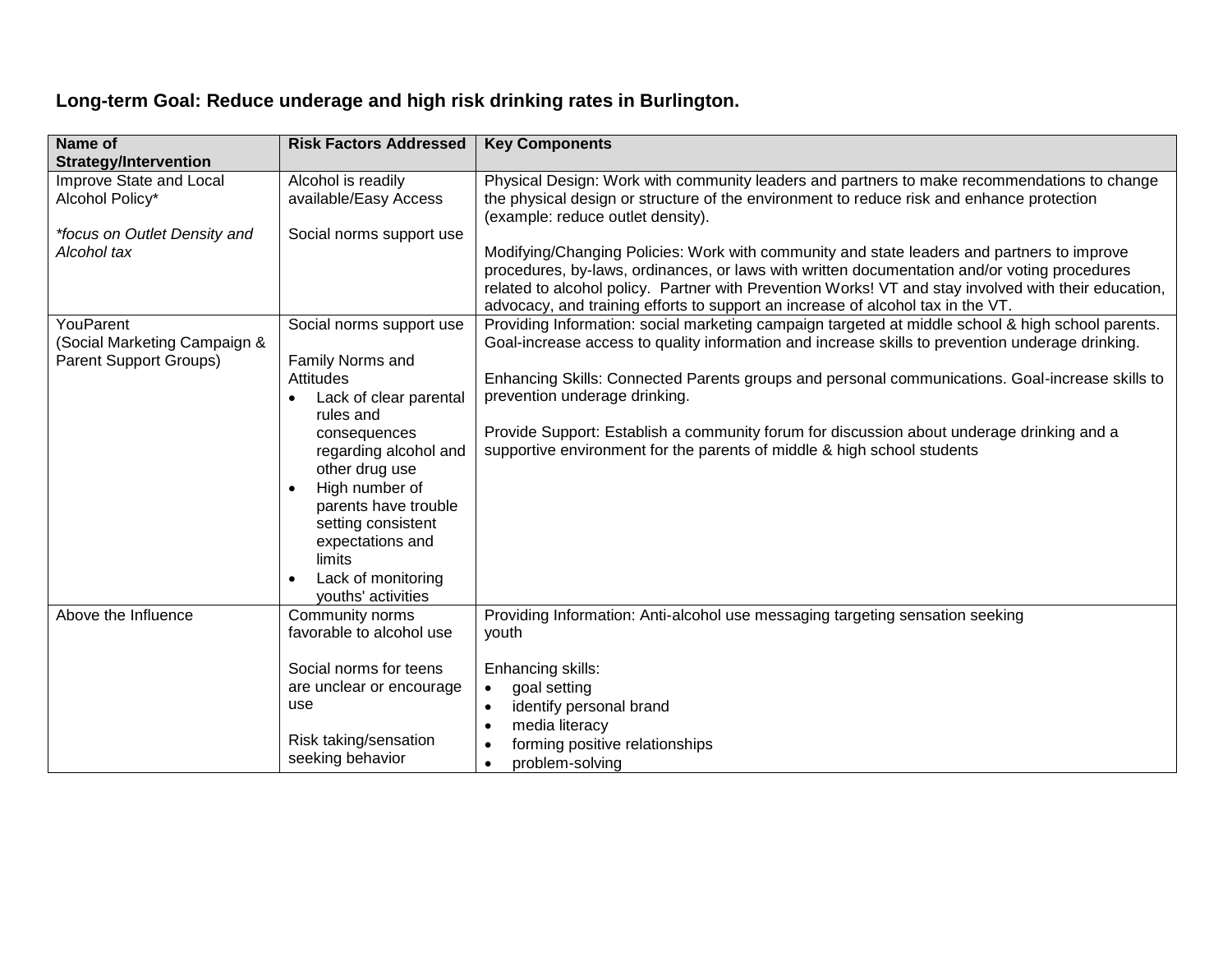# **Long Term Goal: Reduce youth prescription drug abuse/misuse rates in Burlington.**

| Name of<br><b>Strategy/Intervention</b> | <b>Risk Factors Addressed</b>                                                                                                                                                                         | <b>Key Components</b>                                                                                                                                                                                                                                                                                                                                                                                                                                                                                                                                                                                                                     |
|-----------------------------------------|-------------------------------------------------------------------------------------------------------------------------------------------------------------------------------------------------------|-------------------------------------------------------------------------------------------------------------------------------------------------------------------------------------------------------------------------------------------------------------------------------------------------------------------------------------------------------------------------------------------------------------------------------------------------------------------------------------------------------------------------------------------------------------------------------------------------------------------------------------------|
| Prevent Rx Abuse (a CADCA<br>toolkit)   | Social norms for teens<br>are unclear or encourage<br>youth                                                                                                                                           | Providing Information: Information dissemination and media promotion to raise community<br>awareness re: the consequences of sharing or holding on to unused or expired prescriptions                                                                                                                                                                                                                                                                                                                                                                                                                                                     |
| Prevent Rx Abuse (a CADCA<br>toolkit)   | High rates of families with<br>alcohol or drug abuse<br>High number of parents<br>use drugs, involve youth<br>in their use or tolerate<br>use by youth<br>Prescription drugs are<br>readily available | Providing Information: Partner with Albany College of Pharmacy to create and disseminate<br>educational resources about the important role parents and caregivers play in preventing youth Rx<br>abuse and information about how to properly store and dispose of medications                                                                                                                                                                                                                                                                                                                                                             |
| Prevent Rx Abuse (a CADCA<br>toolkit)   | Social norms for teens<br>are unclear or encourage<br>use                                                                                                                                             | Enhance Skills: Build positive social and decision making capabilities among youth by offering<br>educational screenings of movies such as "The Hungry Heart" at the Middle and High School levels                                                                                                                                                                                                                                                                                                                                                                                                                                        |
| Prevent Rx Abuse (a CADCA<br>toolkit)   | Prescription drugs are<br>readily available                                                                                                                                                           | Enhance Skills: Collaborate with the local medical and pharmacy schools, other health care<br>training institutions and law enforcement to ensure that Rx abuse prevention is on their radar. Craft<br>and deliver Rx prevention/intervention modules as requested. Work with other health care orgs to<br>promote physician training on proper prescribing and disposal strategies.<br>Change Access & Barriers: Partner with pharmacies and police to implement and promote Rx drug<br>disposal events<br>Change Access & Barriers: Provide information to the community about how to safely dispose of<br>Rx drugs throughout the year |
|                                         |                                                                                                                                                                                                       | Change Physical Design: Work with local pharmacies and law enforcement to explore the<br>possibility of having more Rx drop boxes in Burlington<br>Modify & Change Policies: Become engaged in educating prescribers about the benefits of<br>policies, laws, and procedures aimed at preventing current and future Rx abuse                                                                                                                                                                                                                                                                                                              |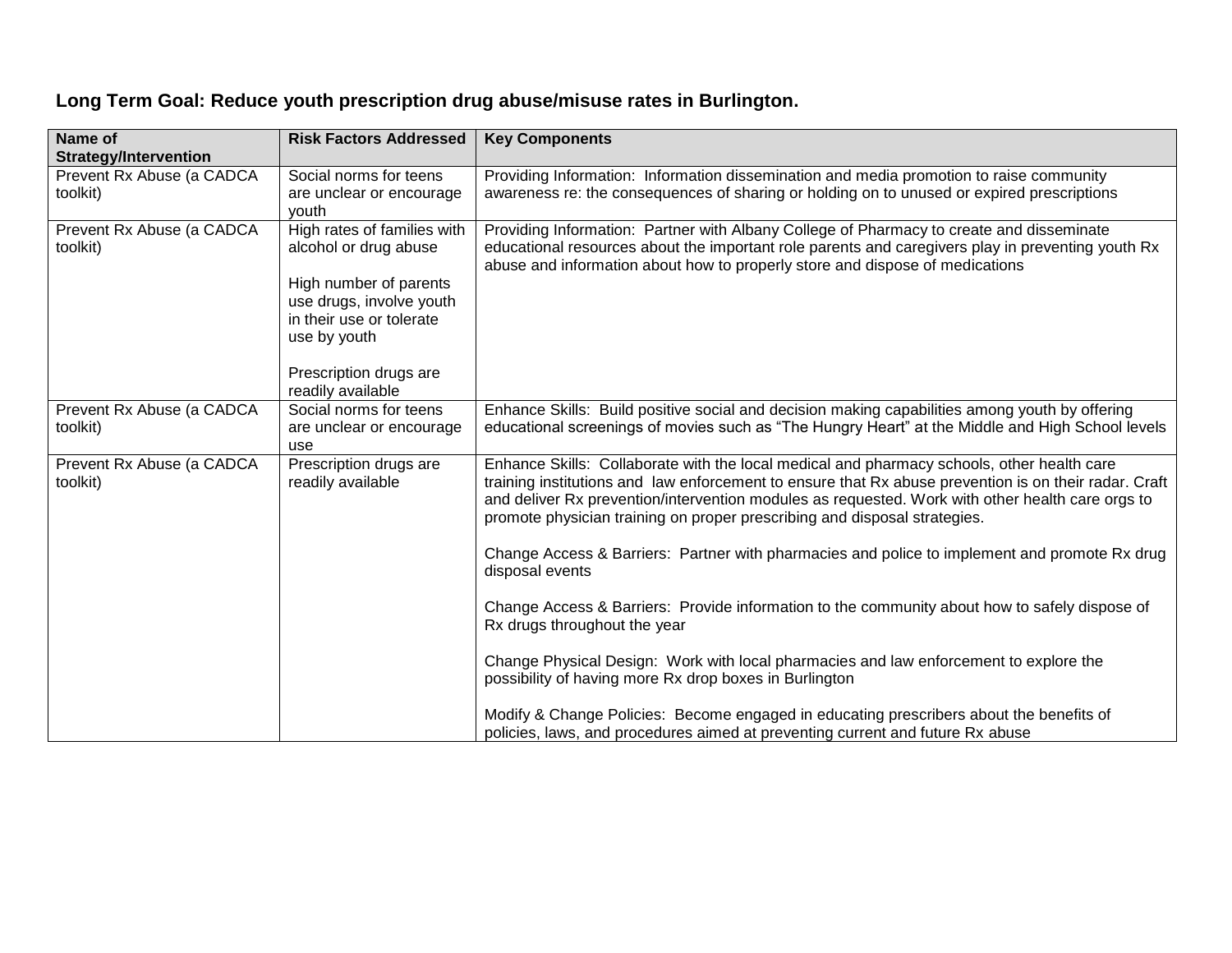#### **Long-term Goal: Reduce tobacco use rates.**

| **Name of                       | <b>Risk Factors Addressed</b> | <b>Key Components</b>                                                                           |
|---------------------------------|-------------------------------|-------------------------------------------------------------------------------------------------|
| <b>Strategy/Intervention</b>    |                               |                                                                                                 |
| Increase smoke free public      | <b>Favorable Community</b>    | Provide Education: Increase community awareness of the consequences of smoking and exposure     |
| policies                        | <b>Norms</b>                  | to secondhand smoke.                                                                            |
|                                 |                               |                                                                                                 |
|                                 | Health Risks of               | Modify & Change Policies: Increase community support for outdoor smoke free public areas.       |
|                                 | Secondhand Smoke              |                                                                                                 |
|                                 | Exposure                      |                                                                                                 |
| Increase access to smoking      | <b>Favorable Community</b>    | Provide Support: Connect low income and high risk residents to cessation resources in the area. |
| cessation resources for low     | <b>Norms</b>                  |                                                                                                 |
| income and high risk residents. |                               |                                                                                                 |

*\*\*The tobacco strategies above are not reflective of a Burlington focused needs assessment, but a state assessment. They include strategies regularly supported by VDH Tobacco Control and that make sense for our community if we plan to continue to focus on tobacco prevention.* 

## **Long-term Goal: Reduce youth marijuana use rates in Burlington.**

| Name of                      | <b>Risk Factors Addressed</b>          | <b>Key Components</b>                                                                                                                                                |
|------------------------------|----------------------------------------|----------------------------------------------------------------------------------------------------------------------------------------------------------------------|
| <b>Strategy/Intervention</b> |                                        |                                                                                                                                                                      |
| YouParent                    | Family Norms and                       | Providing Information: social marketing campaign targeted at middle school & high school parents.                                                                    |
|                              | Attitudes                              | Goal is to increase access to quality information and increase skills to prevention underage                                                                         |
|                              | Lack of clear parental                 | drinking.                                                                                                                                                            |
|                              | rules and                              |                                                                                                                                                                      |
|                              | consequences                           | Enhancing Skills: Connected Parents groups and personal communications. Goal is to increase                                                                          |
|                              | regarding alcohol and                  | skills to prevention underage drinking.                                                                                                                              |
|                              | other drug use                         |                                                                                                                                                                      |
|                              | High number of                         | Provide Support: Establish a community forum for discussion about underage drinking and a<br>supportive environment for the parents of middle & high school students |
|                              | parents have trouble                   |                                                                                                                                                                      |
|                              | setting consistent<br>expectations and |                                                                                                                                                                      |
|                              | limits                                 |                                                                                                                                                                      |
|                              | Lack of monitoring                     |                                                                                                                                                                      |
|                              | youths' activities                     |                                                                                                                                                                      |
| Above the Influence - youth  | Community norms                        | Providing Information: Anti-marijuana/substance use advertising, targeting sensation seeking youth                                                                   |
| social marketing campaign    | favorable to marijuana                 |                                                                                                                                                                      |
|                              | use                                    | Enhancing skills:                                                                                                                                                    |
|                              |                                        | goal setting                                                                                                                                                         |
|                              | Risk taking/sensation                  | identify personal brand                                                                                                                                              |
|                              | seeking behavior                       | media literacy<br>$\bullet$                                                                                                                                          |
|                              |                                        | forming positive relationships                                                                                                                                       |